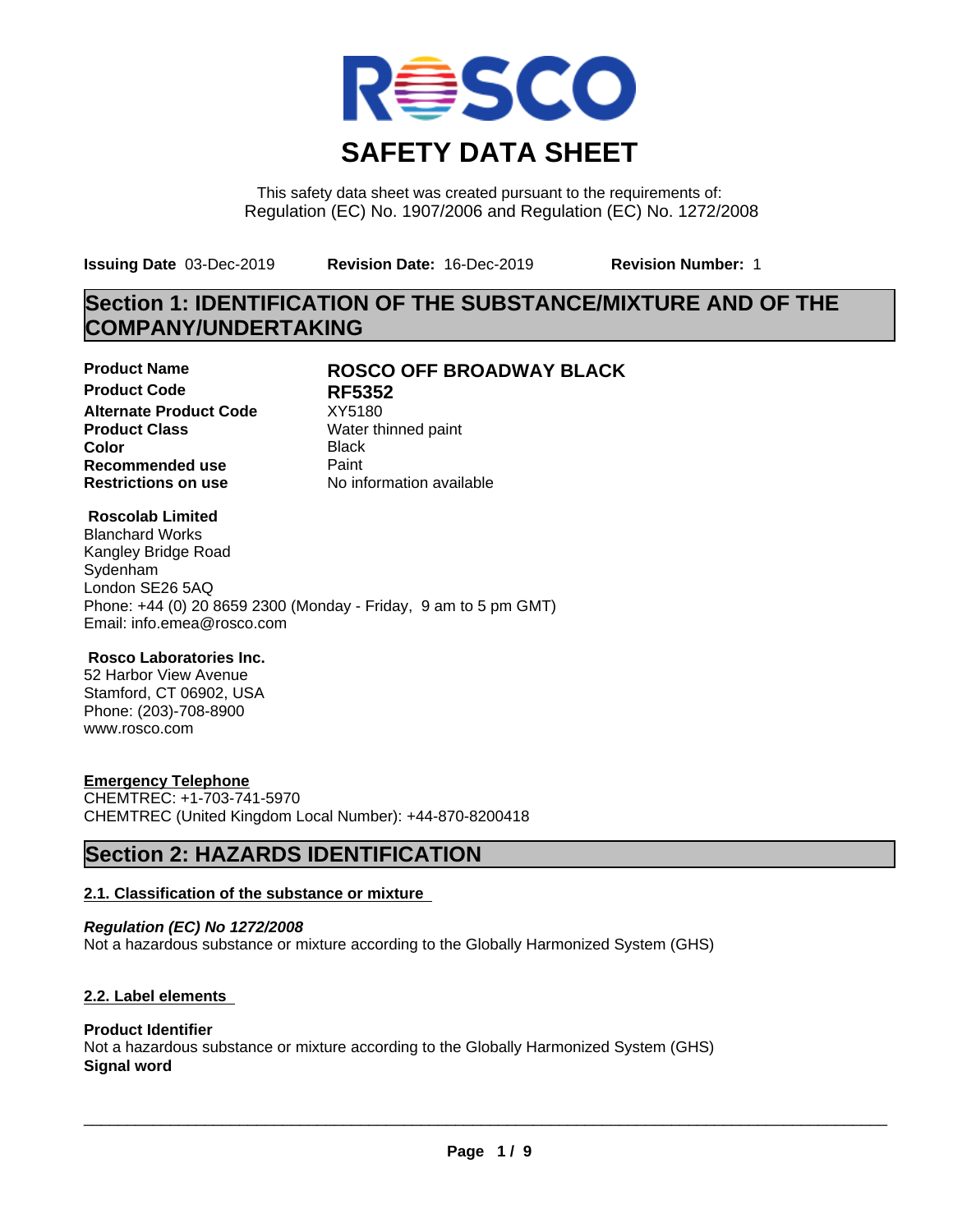#### None

EUH210 - Safety data sheet available on request

#### **2.3. Other hazards**

**General Hazards** No information available

# **Section 3: COMPOSITION/INFORMATION ON INGREDIENTS**

#### **3.1 Substances**

Not applicable

#### **3.2 Mixtures**

| <b>Chemical name</b>                                           | EINECS/ELINCS No. I | <b>CAS No.</b> | Weight-%      | <b>Classification</b><br>according to<br><b>Regulation (EC) No.</b><br>1272/2008 [CLP] | <b>REACH registration</b><br>number |
|----------------------------------------------------------------|---------------------|----------------|---------------|----------------------------------------------------------------------------------------|-------------------------------------|
| Propylene glycol                                               | 200-338-0           | $57 - 55 - 6$  | $>=1 - 5$     | Not available                                                                          | 01-2119456809-23-02<br>24           |
| Distillates, petroleum,<br>solvent-refined heavy<br>paraffinic | 265-090-8           | 64741-88-4     | $>=0.1 - 0.3$ | Repr. 2 (H361)<br>STOT RE 1 (H372)<br>Asp. Tox 1 (H304)                                | Not available                       |

#### *Full text of H- and EUH-phrases: see section 16*

This product contains one or more candidate substance(s) of very high concern (Regulation (EC) No. 1907/2006 (REACH), Article 59)

| $\sim$<br>name<br>Спенісаг                | $\cdot$ $\sim$<br>`No.                | 0111<br>.<br>candidates<br>$\mathbf{A}$ |
|-------------------------------------------|---------------------------------------|-----------------------------------------|
| <i>v</i> lateo<br>' oct∨lphenol<br>∠thox∨ | 9036-<br>$\sim$ $\sim$<br>. u-<br>. . | Listed                                  |

# **Section 4: FIRST AID MEASURES**

#### **4.1. Description of first aid measures**

#### **Description of first aid measures**

| <b>General Advice</b> | No hazards which require special first aid measures.                                                     |
|-----------------------|----------------------------------------------------------------------------------------------------------|
| <b>Eye Contact</b>    | Rinse thoroughly with plenty of water for at least 15<br>minutes and consult a physician.                |
| <b>Skin Contact</b>   | Wash off immediately with soap and plenty of water while<br>removing all contaminated clothes and shoes. |
| <b>Inhalation</b>     | Move to fresh air. If symptoms persist, call a physician.                                                |
| Ingestion             | Clean mouth with water and afterwards drink plenty of<br>water. Consult a physician if necessary.        |

#### **4.2. Most important symptoms and effects, both acute and delayed**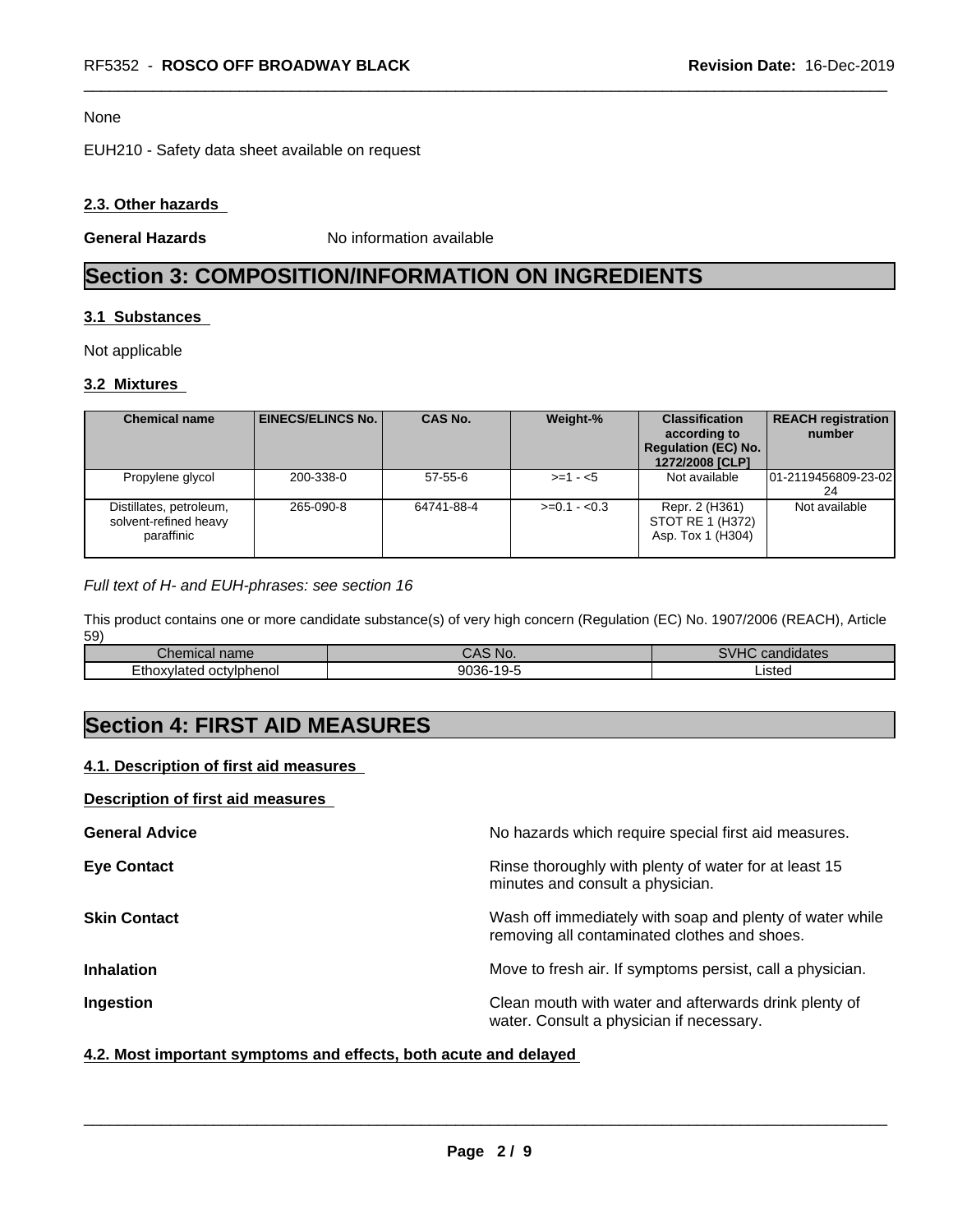**Most Important Symptoms/Effects** None known.

extreme heat.

**4.3. Indication of any immediate medical attention and special treatment needed** 

**Notes To Physician Treat symptomatically.** 

# **Section 5: FIRE FIGHTING MEASURES**

**5.1. Extinguishing media**

**Suitable Extinguishing Media** Media Use extinguishing measures that are appropriate to local circumstances and the surrounding environment.

- **Unsuitable Extinguishing Media** Noinformation available.
- **5.2. Special hazards arising from the substance or mixture**

**Specific Hazards Arising From The Chemical Closed containers may rupture if exposed to fire or** 

**Sensitivity to static discharge** No

**Sensitivity to mechanical impact** No

**5.3. Advice for firefighters** 

**Protective equipment and precautions for firefighters** Wear self-contained breathing apparatus and protective suit.

# **Section 6: ACCIDENTAL RELEASE MEASURES**

#### **6.1. Personal precautions, protective equipment and emergency procedures**

| <b>Personal Precautions</b>                               | Avoid contact with skin, eyes and clothing. Ensure<br>adequate ventilation.            |
|-----------------------------------------------------------|----------------------------------------------------------------------------------------|
| <b>Other Information</b>                                  | Observe all relevant local and international regulations.                              |
| 6.2. Environmental precautions                            |                                                                                        |
| <b>Environmental precautions</b>                          | Prevent spreading of vapors through sewers, ventilation<br>systems and confined areas. |
| 6.3. Methods and material for containment and cleaning up |                                                                                        |
| <b>Methods for Containment</b>                            | Absorb with inert material and place in suitable container<br>for disposal.            |
| <b>Methods for Cleaning Up</b>                            | Clean contaminated surface thoroughly.                                                 |
| 6.4. Reference to other sections                          |                                                                                        |
| <b>Other information</b>                                  | See Section 12 for additional information.                                             |
|                                                           |                                                                                        |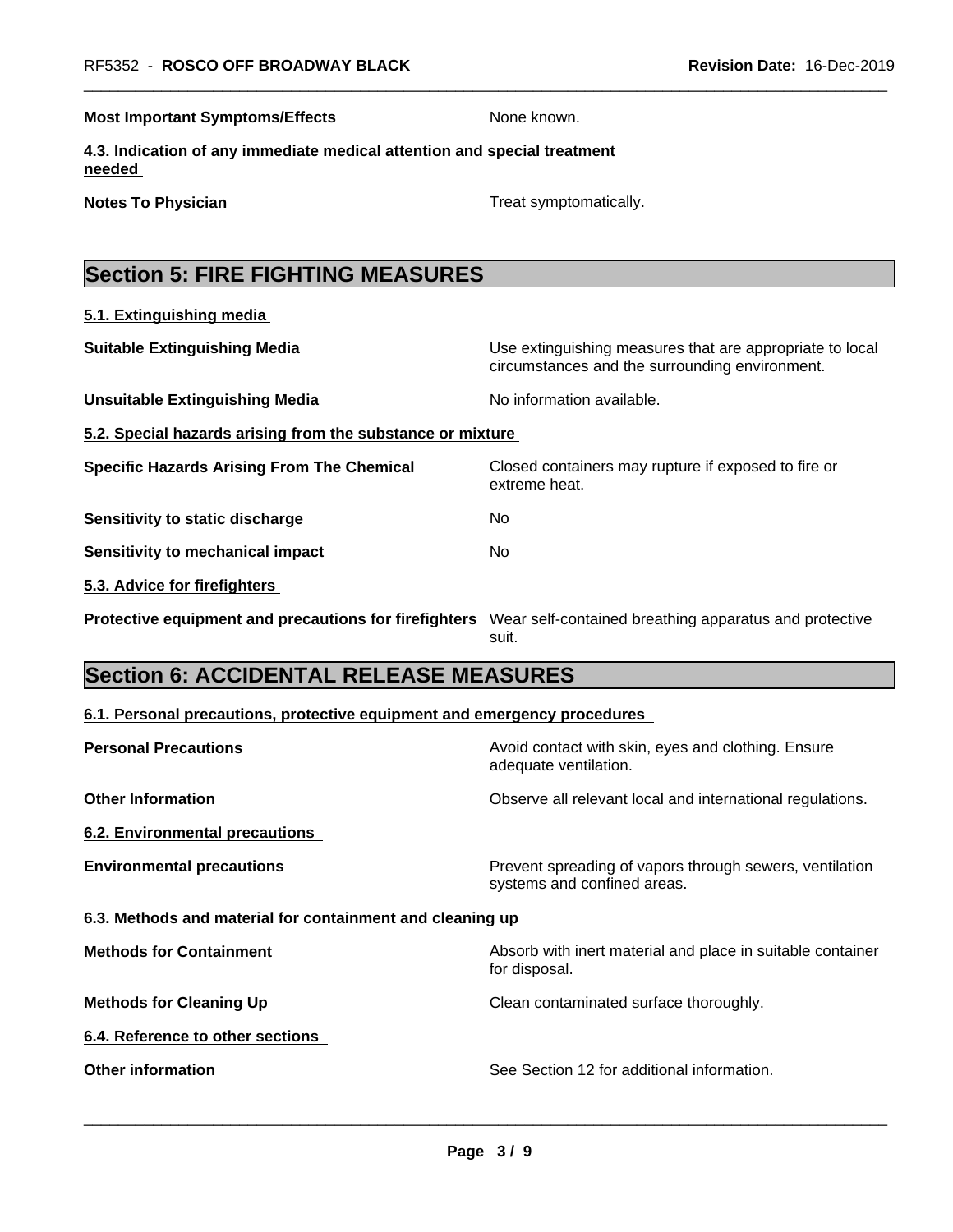## **Section 7: HANDLING AND STORAGE**

#### **7.1. Precautions for safe handling**

**Handling Handling Avoid contact with skin, eyes and clothing. Avoid breathing** vapors, spray mists or sanding dust. In case of insufficient ventilation, wear suitable respiratory equipment.

**Hygiene Measures** Mash thoroughly after handling.

#### **7.2. Conditions for safe storage, including any incompatibilities**

**Storage** Storage **Keep container tightly closed.** Keep out of the reach of children.

#### **7.3. Specific end use(s)**

**Specific Uses Architectural coating. Apply as directed. Refer to product Specific Uses** label / literature for specific instructions.

**Risk Management Methods (RMM)** Not Applicable.

## **Section 8: EXPOSURE CONTROLS/PERSONAL PROTECTION**

#### **8.1. Control parameters**

| <b>Chemical name</b>        | <b>European Union</b>   | <b>Belgium</b>           | <b>Bulgaria</b> |         | <b>Cyprus</b>  | <b>France</b> | <b>Ireland</b>                                                                                                                                                   |
|-----------------------------|-------------------------|--------------------------|-----------------|---------|----------------|---------------|------------------------------------------------------------------------------------------------------------------------------------------------------------------|
| Propylene glycol<br>57-55-6 |                         | $\blacksquare$           |                 |         |                |               | TWA: 150 ppm<br>TWA: $470 \text{ mg/m}^3$<br>TWA: $10 \text{ mg/m}^3$<br>STEL: 450 ppm<br>STEL: 1410 mg/m <sup>3</sup><br>STEL: $30 \text{ mg/m}^3$              |
| <b>Chemical name</b>        | Germany                 | Greece                   | <b>Hungary</b>  |         | <b>Iceland</b> | <b>Italy</b>  | Latvia                                                                                                                                                           |
| Propylene glycol<br>57-55-6 |                         | $\overline{\phantom{a}}$ |                 |         |                |               | TWA: $7 \text{ mg/m}^3$                                                                                                                                          |
| <b>Chemical name</b>        | Lithuania               | <b>Netherlands</b>       | <b>Poland</b>   | Romania | <b>Spain</b>   | Sweden        | <b>United</b><br>Kingdom                                                                                                                                         |
| Propylene glycol<br>57-55-6 | TWA: $7 \text{ mg/m}^3$ | $\overline{\phantom{a}}$ |                 |         | $\blacksquare$ |               | TWA: 150 ppm<br>TWA: 474 mg/m <sup>3</sup><br>TWA: 10 mg/m <sup>3</sup><br>STEL: 450 ppm<br><b>STEL: 1422</b><br>mg/m <sup>3</sup><br>STEL: 30 mg/m <sup>3</sup> |

#### **8.2. Exposure controls**

**Occupational exposure controls**

**Engineering Measures Ensure adequate ventilation, especially in confined areas.** 

**Personal Protective Equipment**

**Respiratory Protection In case of insufficient ventilation wear suitable respiratory** equipment.

**Eye Protection** Safety glasses with side-shields.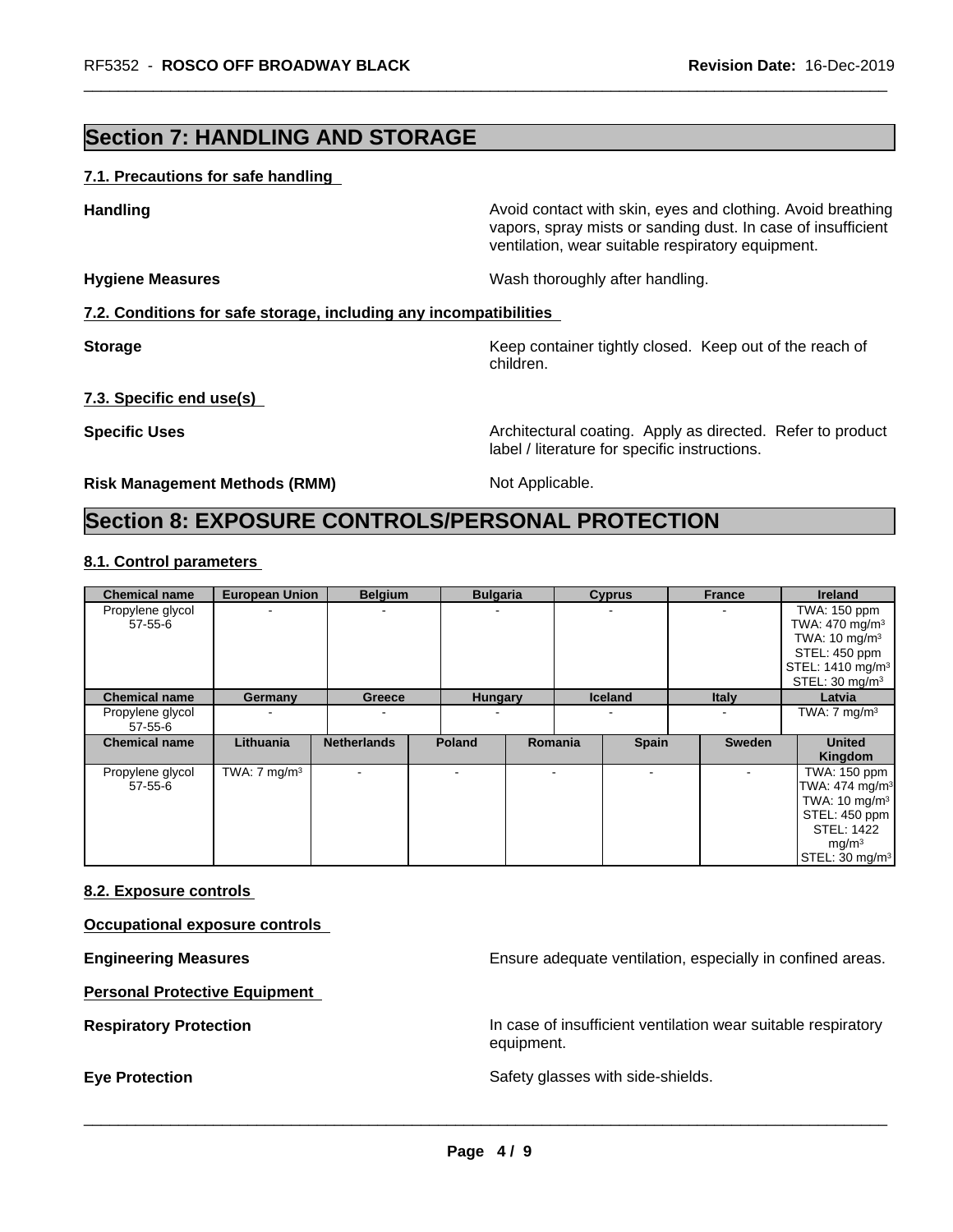**Skin Protection Skin Protection Lightweight protective clothing.** 

Hand protection **Impervious** gloves.

**Hygiene Measures Avoid contact with skin, eyes and clothing. Remove and Avoid contact with skin, eyes and clothing. Remove and Avoid contact with skin, eyes and clothing. Remove and** wash contaminated clothing before re-use. Wash thoroughly after handling.

# **Section 9: PHYSICAL AND CHEMICAL PROPERTIES**

#### **9.1. Information on basic physical and chemical properties**

| Appearance                           | liquid                   |                        |  |  |
|--------------------------------------|--------------------------|------------------------|--|--|
| little or no odor<br>Odor            |                          |                        |  |  |
| <b>Odor Threshold</b>                | No information available |                        |  |  |
| <b>Property</b>                      | <b>Values</b>            | <b>Remarks/ Method</b> |  |  |
| Density (g/L)                        | 1294 - 1342              | None known             |  |  |
| <b>Relative Density</b>              | $1.29 - 1.34$            |                        |  |  |
| pH                                   | No information available | None known             |  |  |
| <b>Viscosity (cps)</b>               | No information available | None known             |  |  |
| Solubility(ies)                      | No information available | None known             |  |  |
| <b>Water solubility</b>              | No information available | None known             |  |  |
| <b>Evaporation Rate</b>              | No information available | None known             |  |  |
| Vapor pressure                       | No information available | None known             |  |  |
| <b>Vapor density</b>                 | No information available | None known             |  |  |
| Wt. % Solids                         | $45 - 55$                | None known             |  |  |
| <b>Vol. % Solids</b>                 | $25 - 35$                | None known             |  |  |
| Wt. % Volatiles                      | $45 - 55$                | None known             |  |  |
| <b>Vol. % Volatiles</b>              | $65 - 75$                | None known             |  |  |
| <b>Boiling Point (°C)</b>            | 100                      | None known             |  |  |
| <b>Freezing Point (°C)</b>           | 0                        | None known             |  |  |
| Melting Point (°C)                   | No information available | None known             |  |  |
| <b>Pour Point</b>                    | No information available | None known             |  |  |
| Flash Point (°C)                     | Not applicable           | None known             |  |  |
| <b>Flammability (solid, gas)</b>     | No information available | None known             |  |  |
| <b>Upper flammability limit:</b>     | No information available | None known             |  |  |
| Lower flammability limit:            | No information available | None known             |  |  |
| <b>Autoignition Temperature (°C)</b> | No information available | None known             |  |  |
| Decomposition Temperature (°C)       | No information available | None known             |  |  |
| <b>Partition coefficient</b>         | No information available | None known             |  |  |
| <b>Explosive properties</b>          | No information available | None known             |  |  |
| <b>Oxidizing Properties</b>          | No information available | None known             |  |  |

# **Section 10: STABILITY AND REACTIVITY**

**10.1. Reactivity Reactivity Not Applicable.** 

**10.2. Chemical stability**

**Chemical Stability Stable under normal conditions.**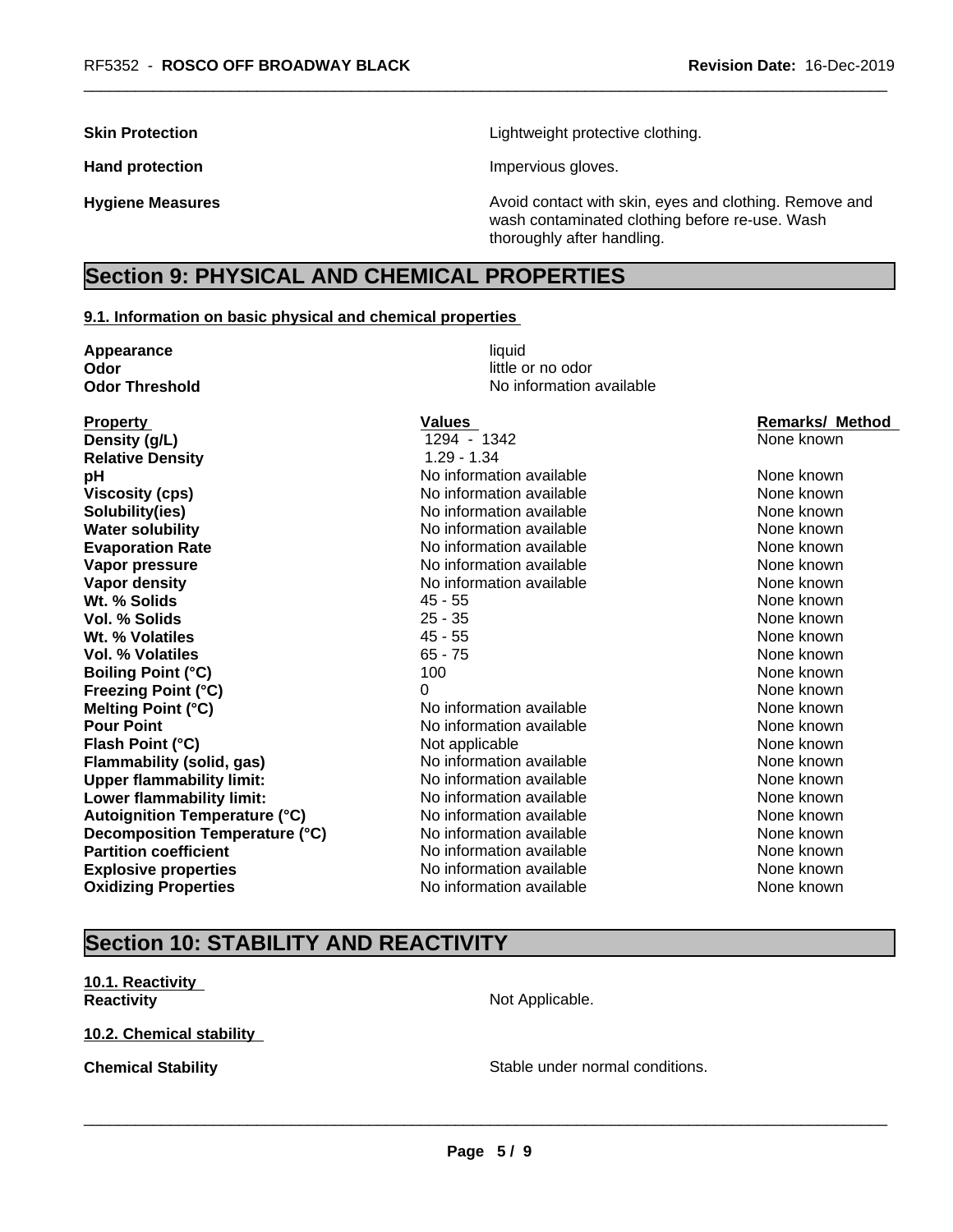#### **10.3. Possibility of hazardous reactions**

**Possibility of hazardous reactions** None under normal conditions of use.

**10.4. Conditions to avoid**

**10.5. Incompatible materials**

**Product Information**

**10.6. Hazardous decomposition products**

**Conditions to avoid Prevent from freezing.** 

**Incompatible Materials No materials** No materials to be especially mentioned.

**Hazardous Decomposition Products** None under normal conditions of use.

# **Section 11: TOXICOLOGICAL INFORMATION**

#### **11.1. Information on toxicological effects**

**Inhalation Inhalation Inhalation There is no data available for this product. Eye contact Exercise Exercise Exercise Structure There is no data available for this product. Skin contact** There is no data available for this product. **Ingestion Ingestion Intervalle is no data available for this product.** 

**Acute Toxicity** 

#### **Component Information**

| <b>Chemical name</b>             | Oral LD50            | Dermal LD50              | <b>Inhalation LC50</b>  |
|----------------------------------|----------------------|--------------------------|-------------------------|
| Propylene glycol                 | $= 20$ g/kg (Rat)    | $= 20800$ mg/kg (Rabbit) |                         |
| $57 - 55 - 6$                    |                      |                          |                         |
| Distillates, petroleum,          | $>$ 5000 mg/kg (Rat) | $>$ 2000 mg/kg (Rabbit)  | $= 2.18$ mg/L (Rat) 4 h |
| solvent-refined heavy paraffinic |                      |                          |                         |
| 64741-88-4                       |                      |                          |                         |

#### **Skin corrosion/irritation** and  $\blacksquare$  No information available.

**Eye damage/irritation Eye damage/irritation No information available.** 

**Sensitization Sensitization No sensitizing effects known.** 

**Mutagenic Effects Mutagenic Effects No information available.** 

**Carcinogenic effects**

No ingredient of this product present at levels greater than or equal to 0.1% is identified as probable, possible or confirmed human carcinogen by IARC.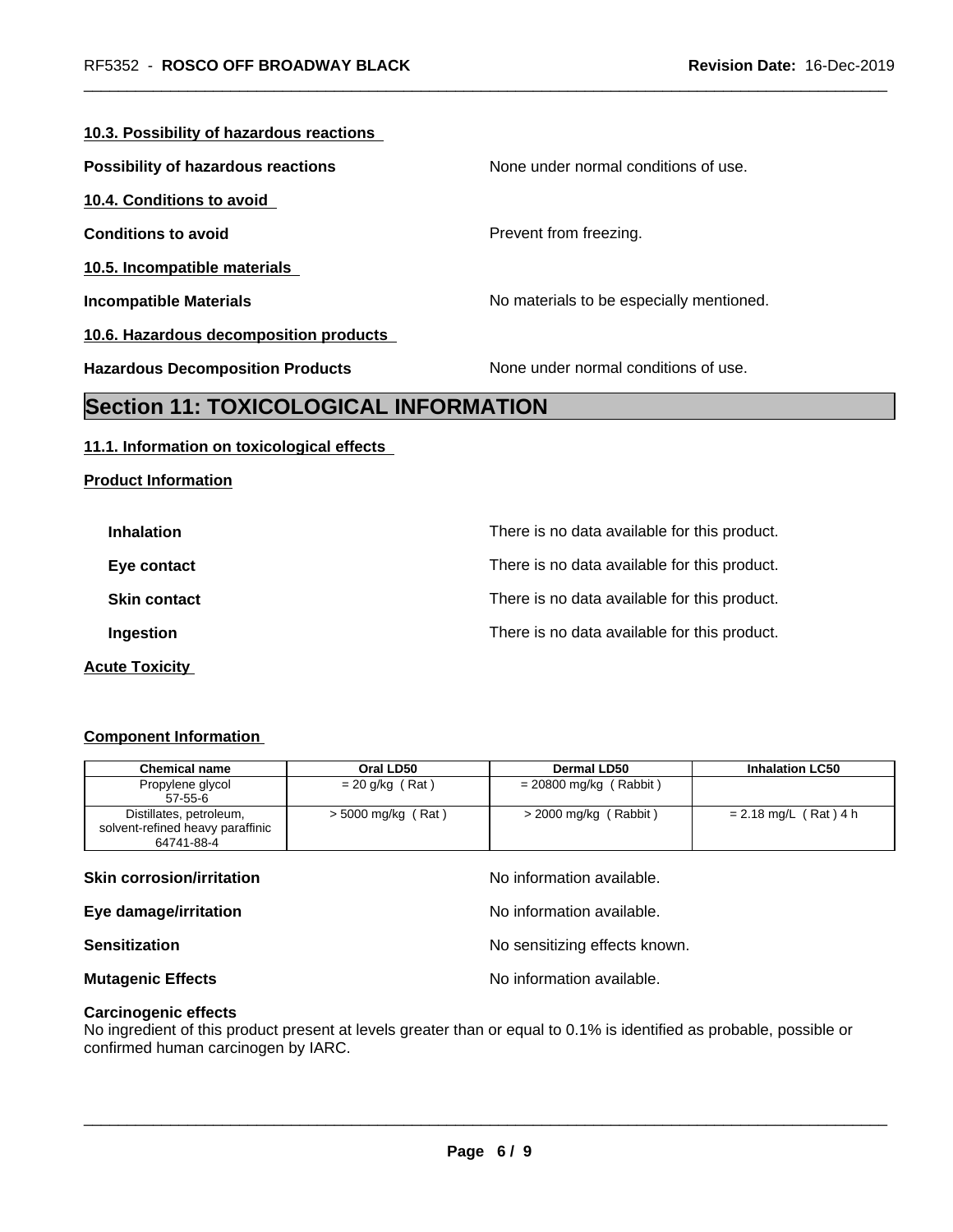#### **Legend**

IARC - International Agency for Research on Cancer

| <b>Reproductive Effects</b>     | No information available. |
|---------------------------------|---------------------------|
| <b>Developmental Effects</b>    | No information available. |
| <b>STOT - single exposure</b>   | No information available. |
| <b>STOT - repeated exposure</b> | No information available. |
| <b>Neurological Effects</b>     | No information available. |
| <b>Target organ effects</b>     | No information available. |
| <b>Symptoms</b>                 | No information available. |
| <b>Aspiration Hazard</b>        | No information available. |

# **Section 12: ECOLOGICAL INFORMATION**

#### **12.1. Toxicity**

The environmental impact of this product has not been fully investigated

| <b>Chemical name</b>             | Algae/aquatic plants | <b>Fish</b>                      | Crustacea                  |
|----------------------------------|----------------------|----------------------------------|----------------------------|
| Propylene glycol                 |                      | LC50 41 - 47 mL/L Oncorhynchus   | $EC50 > 1000$ mg/L (48 h)  |
| $57 - 55 - 6$                    |                      | mykiss (96 h)                    | $EC50 > 10000$ mg/L (24 h) |
|                                  |                      | $LC50 = 710$ mg/L Pimephales     |                            |
|                                  |                      | promelas (96 h)                  |                            |
|                                  |                      | $LC50 = 51600$ mg/L Oncorhynchus |                            |
|                                  |                      | mykiss (96 h)                    |                            |
|                                  |                      | $LC50 = 51400$ mg/L Pimephales   |                            |
|                                  |                      | promelas (96 h)                  |                            |
| Distillates, petroleum,          |                      | $LC50 > 5000$ mg/L Oncorhynchus  | $EC50 > 1000$ mg/L (48 h)  |
| solvent-refined heavy paraffinic |                      | mykiss (96 h)                    |                            |
| 64741-88-4                       |                      |                                  |                            |

#### **12.2. Persistence and degradability**

| <b>Persistence / Degradability</b>       | No information available. |
|------------------------------------------|---------------------------|
| 12.3. Bioaccumulative potential          |                           |
| <b>Bioaccumulation</b>                   | No information available. |
| 12.4. Mobility in soil                   |                           |
| <b>Mobility in soil</b>                  | No information available. |
| <b>Mobility in Environmental Media</b>   | No information available. |
| 12.5. Results of PBT and vPvB assessment |                           |
| PBT and vPvB assessment                  | No information available. |
|                                          |                           |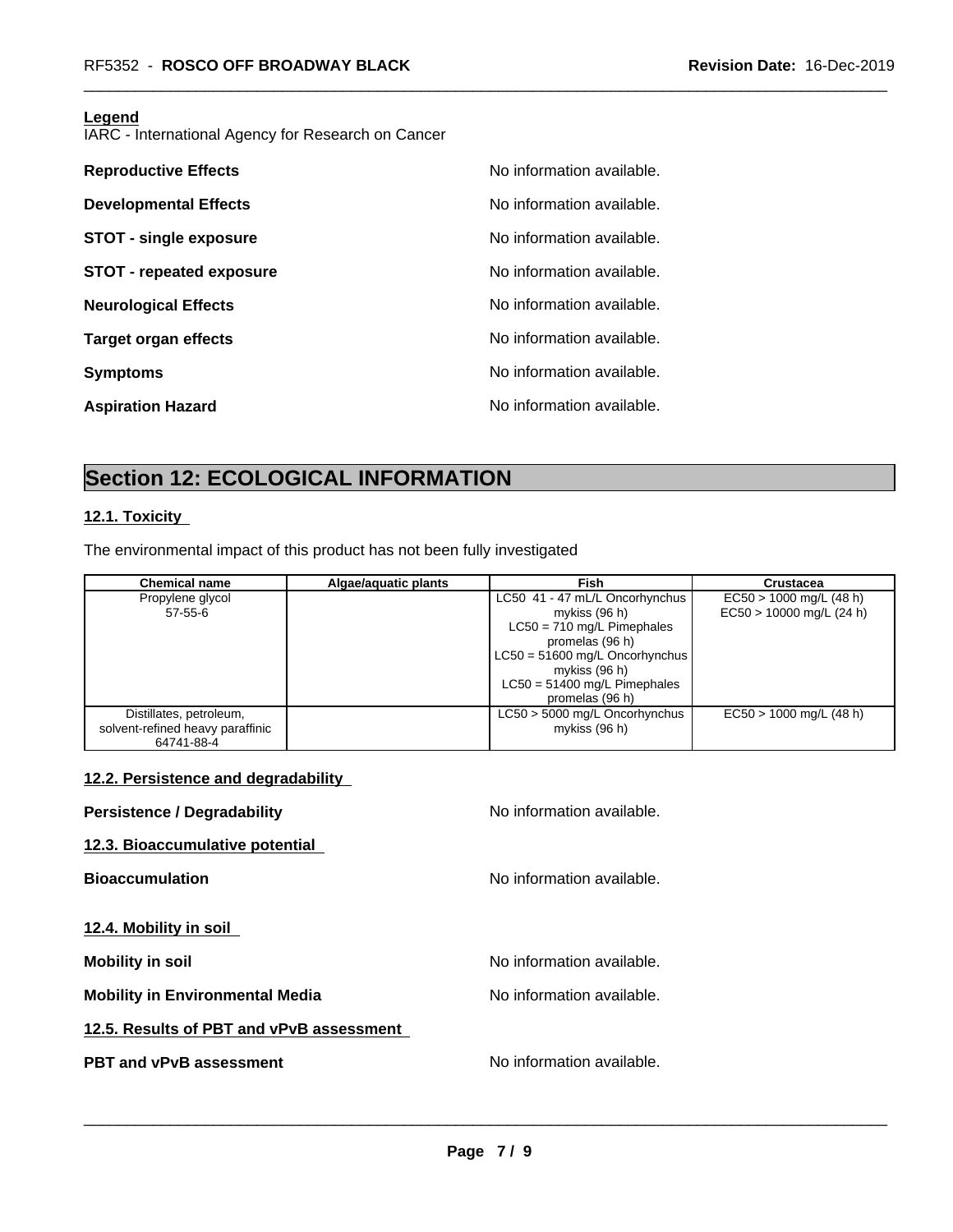| Chemical name                                                          | <b>PBT and vPvB assessment</b>                                     |
|------------------------------------------------------------------------|--------------------------------------------------------------------|
| Propylene glycol<br>$57 - 55 - 6$                                      | The substance is not PBT / vPvB PBT assessment  <br>does not apply |
| Distillates, petroleum, solvent-refined heavy paraffinic<br>64741-88-4 | The substance is not PBT / vPvB                                    |

#### **12.6. Other adverse effects**

**Other adverse effects** No information available

# **Section 13: DISPOSAL CONSIDERATIONS**

#### **13.1. Waste treatment methods**

**Waste from Residues/Unused Products** Dispose of in accordance with the European Directives on waste and hazardous waste.

**Contaminated Packaging Empty containers should be taken for local recycling,** recovery or waste disposal.

**EWC waste disposal No** Noinformation available

**Other Information** Waste codes should be assigned by the user based on the application for which the product was used.

## **Section 14: TRANSPORT INFORMATION**

| <b>IMDG</b> | Not regulated |
|-------------|---------------|
| RID         | Not regulated |
| <b>ADR</b>  | Not regulated |
| <b>ADN</b>  | Not regulated |
| <b>IATA</b> | Not regulated |

# **Section 15: REGULATORY INFORMATION**

#### **15.1. Safety, health and environmental regulations/legislation specific for the substance or mixture**

#### **Occupational Illnesses (R-463-3, France)**

| Chemical name                     | French RG<br>ı RG number |
|-----------------------------------|--------------------------|
| Propylene glycol<br>$57 - 55 - 6$ | <b>RG 84</b>             |

#### **European Union**

Take note of Directive 98/24/EC on the protection of the health and safety of workers from the risks related to chemical agents at work

#### **International Inventories**